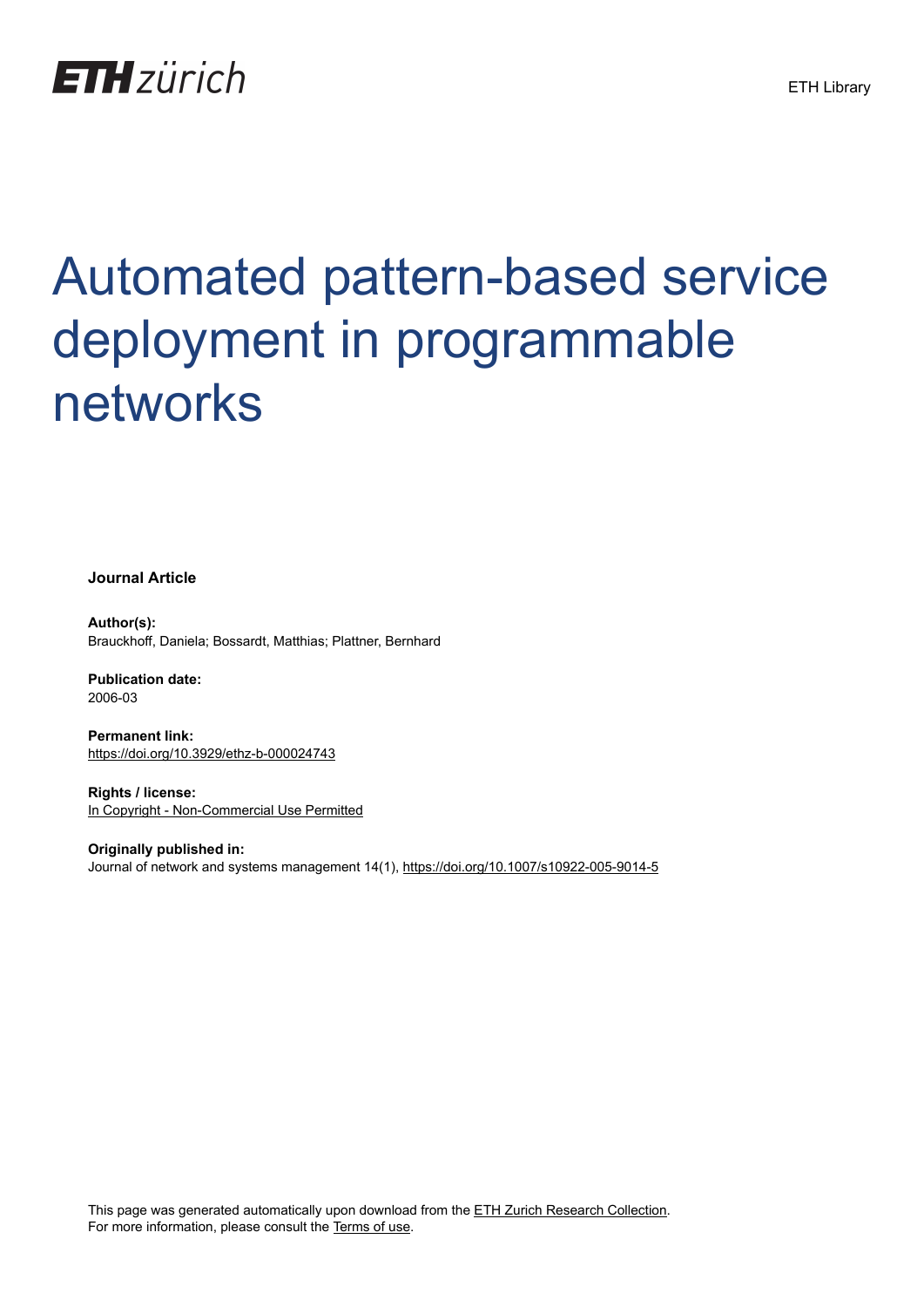## **Automated Pattern-Based Service Deployment in Programmable Networks**

**Daniela Brauckhoff[,1,](#page-1-0)[2](#page-1-1) Matthias Bossardt,[1](#page-1-0) and Bernhard Plattne[r1](#page-1-0)**

*Published online: 13 March 2006*

This paper presents a flexible service deployment architecture for the automated, ondemand deployment of distributed services in programmable networks. The novelty of our approach is (a) the customization of the deployment protocol by utilizing modular building blocks, namely navigation patterns, aggregation patterns, and capability functions, and (b) the definition of a corresponding service descriptor. A customizable deployment protocol has several important advantages: It supports a multitude of services, and it allows for an ad hoc optimization of the protocol according to the specific needs of a service and the current network conditions. Moreover, our architecture provides an environment for studying new patterns which aim at reducing deployment latency and bandwidth for certain services. We demonstrate how the developed architecture can be used to setup a virtual private network, and we present measurements conducted with our prototype in the PlanetLab test network. Furthermore, a comparison of a distributed pattern with a centralized pattern illustrates the performance trade-off for different deployment strategies.

**KEY WORDS:** service deployment; service description; on-demand service deployment; resource discovery.

## **1. INTRODUCTION**

In the last years, numerous distributed network services which can be deployed dynamically, such as firewalls, virtual private networks, video scaling, and load balancing have been proposed by the research community. Such services require the installation of service logic on multiple routers at specific locations within the network. For instance, a virtual private network requires the installation of an IPSec gateway on exactly one node within each of the VPN domains. Additionally, the node which is selected to run the IPSec gateway must provide resources such as bandwidth, CPU power, and memory space to operate the service. Current

<sup>&</sup>lt;sup>1</sup>Computer Engineering and Networks Laboratory, (TIK), ETH Zurich, Zurich, Switzerland.

<span id="page-1-1"></span><span id="page-1-0"></span><sup>&</sup>lt;sup>2</sup> To whom correspondence should be addressed at Computer Engineering and Networks Laboratory,

<sup>(</sup>TIK), ETH Zurich, Zurich, Switzerland; Email: brauckhoff@tik.ee.ethz.ch.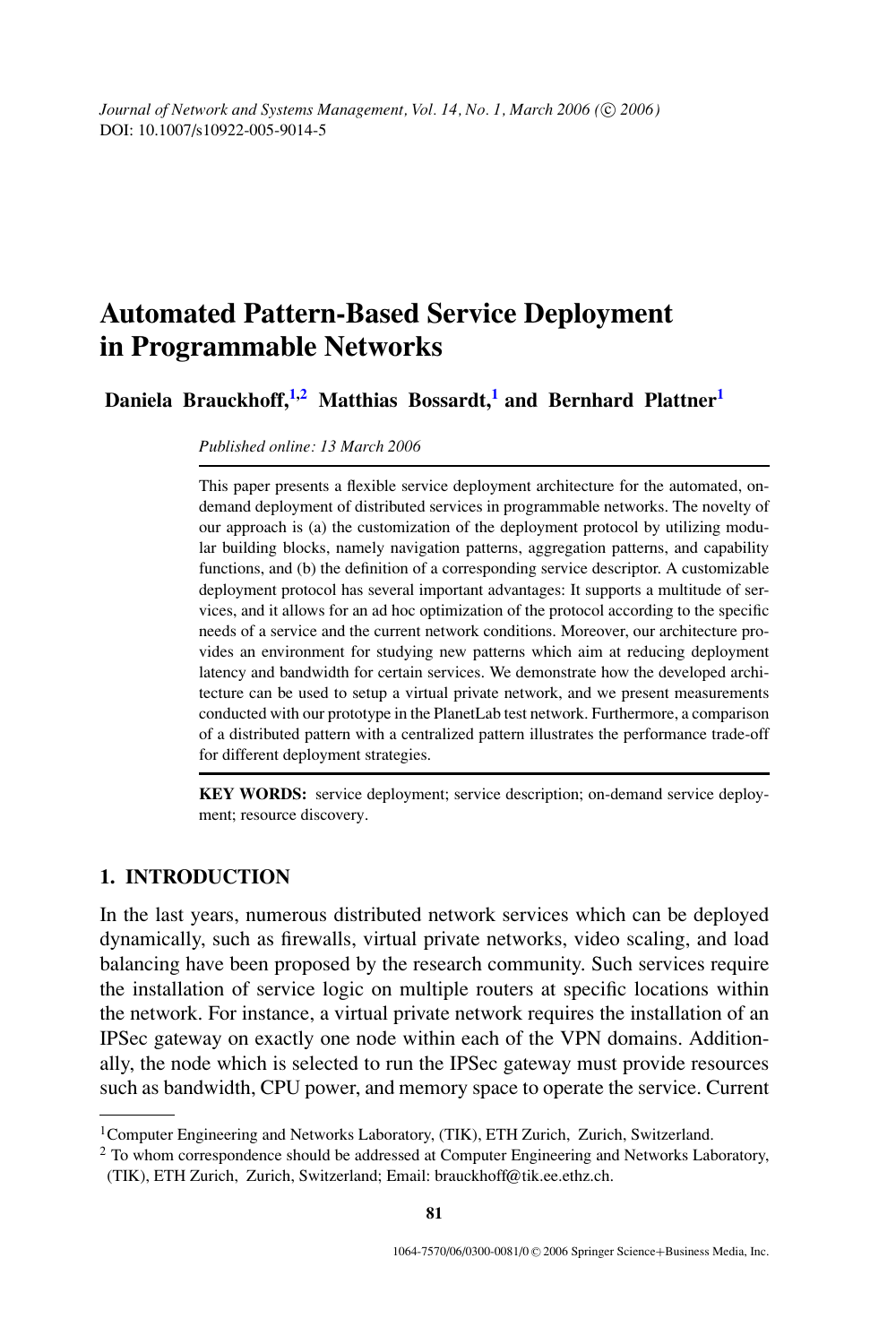practice is to deploy distributed services manually. However, manual deployment is time consuming and error-prone. Moreover, since complexity increases with network size, manual deployment is not suited for large-scale networks. A better solution is to automate the service deployment process. The most challenging part in the service deployment process is the identification of nodes which provide the necessary resources to deploy a service. Several approaches target resource discovery in programmable networks. In  $[1]$ , the formal description of a hierarchical deployment mechanism based on the gather–compute–scatter algorithm is presented. This work concentrates on developing service deployment algorithms, but does not provide an implementation of a deployment protocol which applies the proposed algorithms. In [\[2\]](#page-20-1), a network control software is introduced which accepts demands from applications to discover available processing resources. With this approach, each node periodically broadcasts information about its available resources using the OSPF protocol.

In this paper, we present a service deployment architecture which applies on-demand resource discovery. That is, node resources are only queried when a service is about to be deployed within the network. We argue that in large networks which potentially support a broad range of services, continuous collection of node status data is inefficient. This is due to the fact that for a specific deployment operation (a) only a subset of all nodes needs to be queried, and (b) only a subset of all node status data is required. Moreover, collecting node status data on-demand guarantees that the collected data is always up-to-date. However, in order to keep service setup times short, on-demand resource discovery algorithms must be customized to the requirements of the service that is to be deployed. For instance, to deploy a VPN service only nodes within one of the domains to be connected by the VPN need to be queried. In contrast, for the deployment of a firewall nodes at the network border of the secured domain need to be queried.

Hence, we suggest a customizable service deployment protocol that is constructed from exchangeable protocol building blocks, namely patterns. The protocol is based on the concept of navigation patterns and aggregators introduced in [\[3\]](#page-20-2). We further modularize the protocol functionality by introducing a third building block, called capability function. Moreover, we define a corresponding service descriptor, and conduct measurements with a prototype of the service deployment architecture on the PlanetLab platform. This paper is organized as follows: Section 2 aims at familiarizing the reader with the concepts of pattern-based service deployment. In Section 3, we present a detailed description of our new approach to service deployment. The implemented service deployment prototype is presented in Section 4. Section 5 describes how our prototype can be applied to deploy a virtual private network. Section 6 presents an evaluation of our prototype based on measurements conducted in the PlanetLab [\[4\]](#page-20-3) test environment. In Section 7, we draw our conclusions and give an outlook on future work.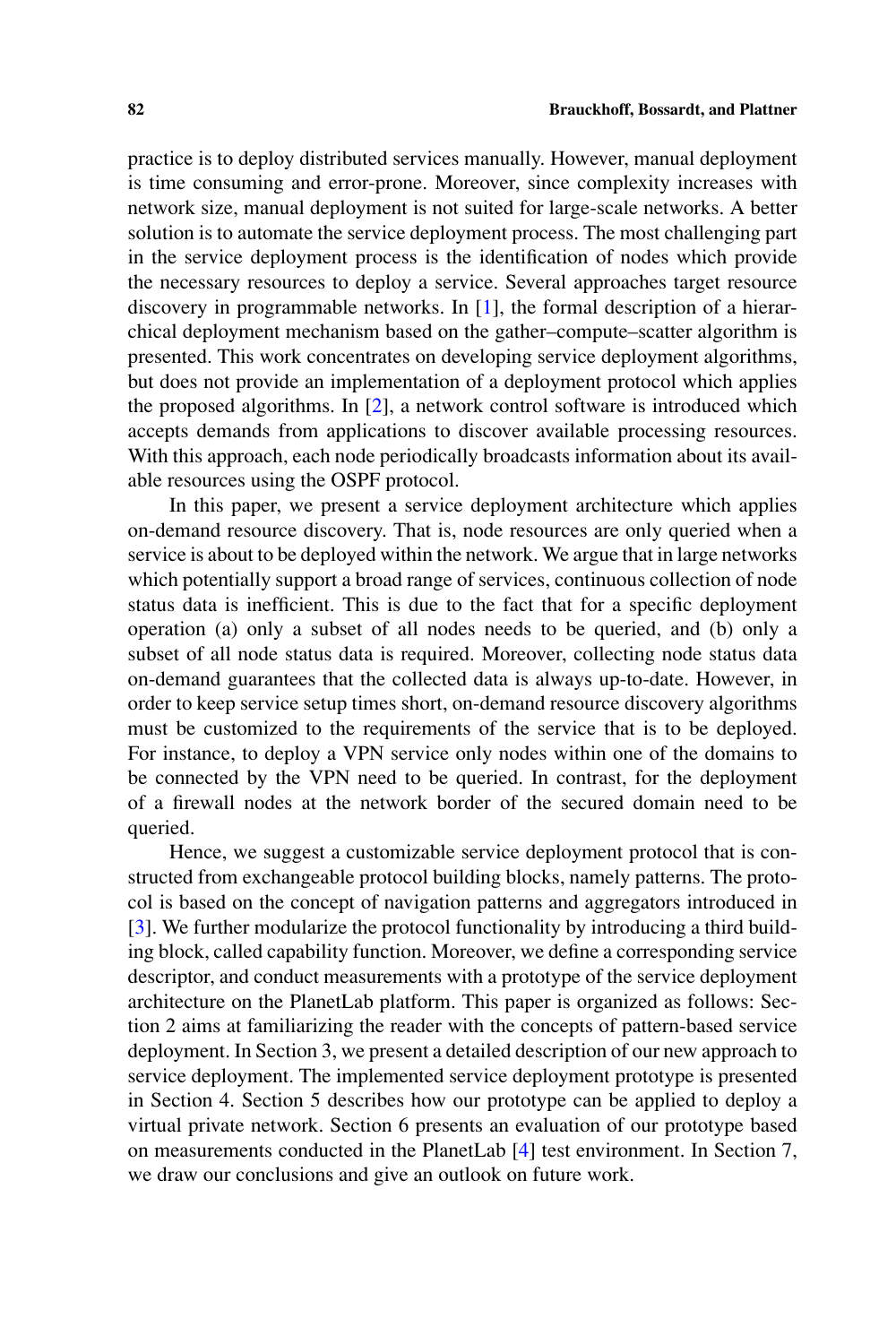## **2. PATTERN-BASED SERVICE DEPLOYMENT**

## **2.1. Service Deployment Steps**

Service deployment is an important phase of service management. We define service deployment as a process consisting of the actions necessary to set up services in computer networks. The deployment process aims at fulfilling the expectations of service users, while efficiently using network resources provided by the network manager.

In programmable networks, deployment and configuration of services can be split into two levels, which are [\[5\]](#page-20-4)

- The *network level* where nodes that are able to run service components are identified.
- The *node level* where service logic is installed and configured on nodes.

The service deployment process is initiated by the service provider using a service description that specifies the desired characteristics of the service. It ends when the service is successfully installed and configured in the network. Service deployment proceeds in seven subsequent steps assigned to the two levels as shown in Fig. [1.](#page-3-0) The service deployment architecture proposed in this paper targets the network level. Hence, in the following list, the three node level steps are summarized in one item.

- In the *resource discovery* step, the network is explored to find nodes on which service components can be installed and executed. Criteria for the evaluation of nodes are specified by the service provider and can be based on a Service Level Agreement (SLA) with the network user.
- In the *selection* step, relevant information gathered during the previous step is analyzed. The result of this step is a selection of nodes to run service components.
- In the *resource allocation* step, network resources (e.g., link bandwidth) and node resources (e.g., communication ports, memory, and CPU cycles) are allocated. Furthermore, node-level deployment is triggered on these nodes.

<span id="page-3-0"></span>

**Fig. 1.** Steps and levels of service deployment.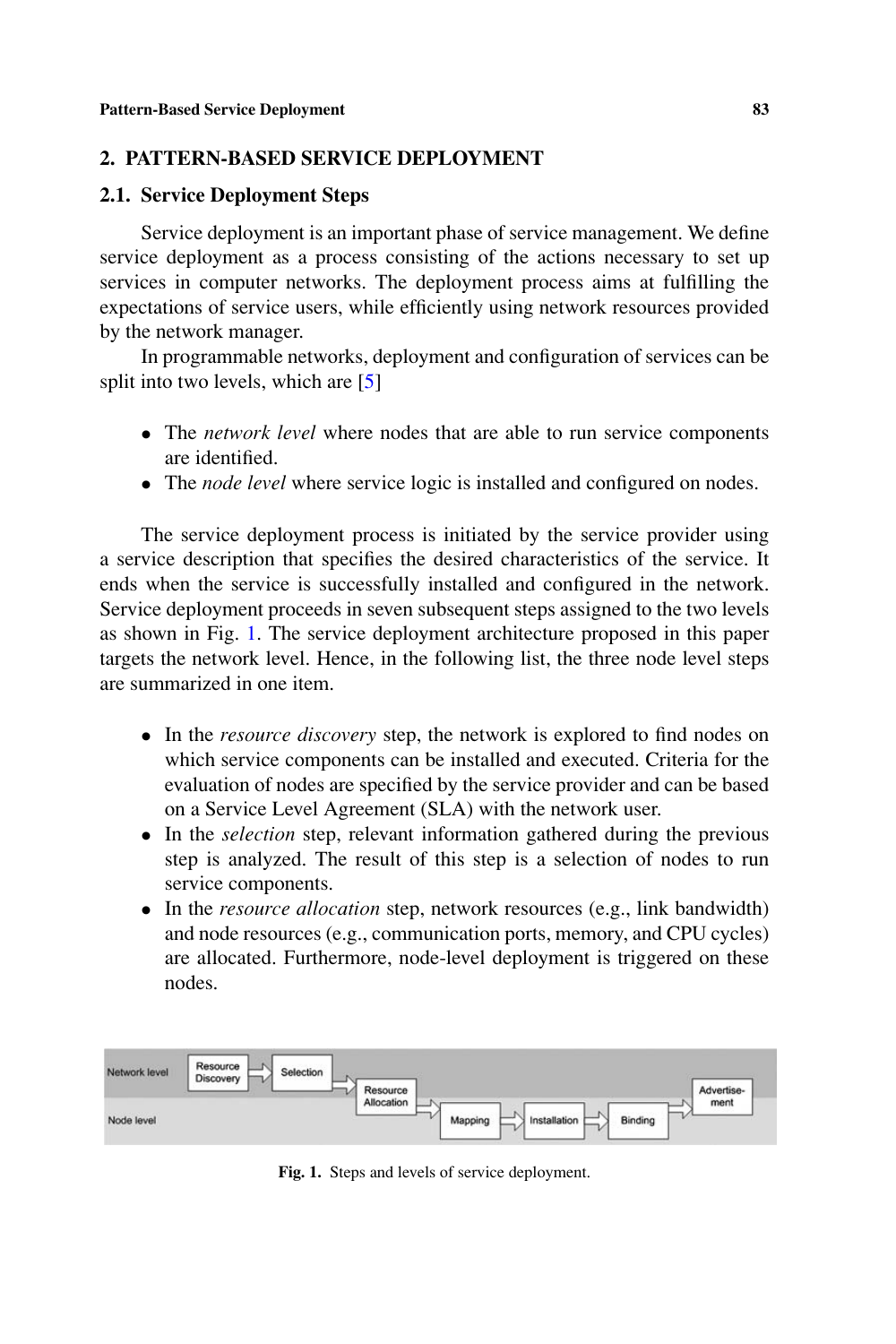- In the next three steps (*mapping*, *installation*, and *binding*) node level service deployment is performed. That is, service logic is selected and installed on the identified nodes.
- The *advertisement step* informs whether service deployment was successful. If so, it terminates both node and network level deployment by returning information to access the deployed service for further management operations.

## **2.2. Patterns for Service Deployment**

Patterns for network management are introduced in [\[6,](#page-20-5) [7\]](#page-20-6) and applied to network monitoring. The authors introduce the concept of *navigation patterns*, which describe the flow of control during execution of a distributed operation. This allows the separation of the semantics of a particular management operation, implemented by *aggregators*, from the control of flow of the operation.

In [\[8\]](#page-20-7), this pattern-based approach was extended to match the requirements of service deployment. That is, in addition to the management operations implemented by the *echo pattern* introduced in [\[7\]](#page-20-6), service deployment operations require two more phases: (a) triggering the installation of service components on specific nodes, and (b) returning the status of the deployment operation. The authors introduce and simulate navigation patterns and associated aggregators for different service classes. The classification of services with similar deployment requirements into service classes is introduced in [\[1\]](#page-20-0).

Our approach takes upon the idea of composing service specific deployment protocols from reusable protocol building blocks, namely patterns. We introduce a new pattern class, called *capability function*, to further modularize the complex service deployment functionality. We define the following three pattern classes, and use them as building blocks to construct service class specific deployment protocols.

The *navigation pattern* class defines algorithms to visit a set of nodes from which deployment related information is to be collected. Navigation patterns are represented as finite-state-machines (FSM), where messages carrying a mobile state are sent among nodes to trigger state changes. On entering a new state, aggregation functions—defined by an associated aggregation pattern—are executed. An example for a navigation pattern is an algorithm that floods all nodes within a dedicated domain.

The *capability function* class defines the information to be collected from nodes. Capability functions evaluate the suitability of a node according to the specified node capabilities, and compute a score for each node. An example is a capability function that determines the current load of a visited node, and marks the node as suitable—a score of one is returned—in case the load is smaller than a specified maximum value.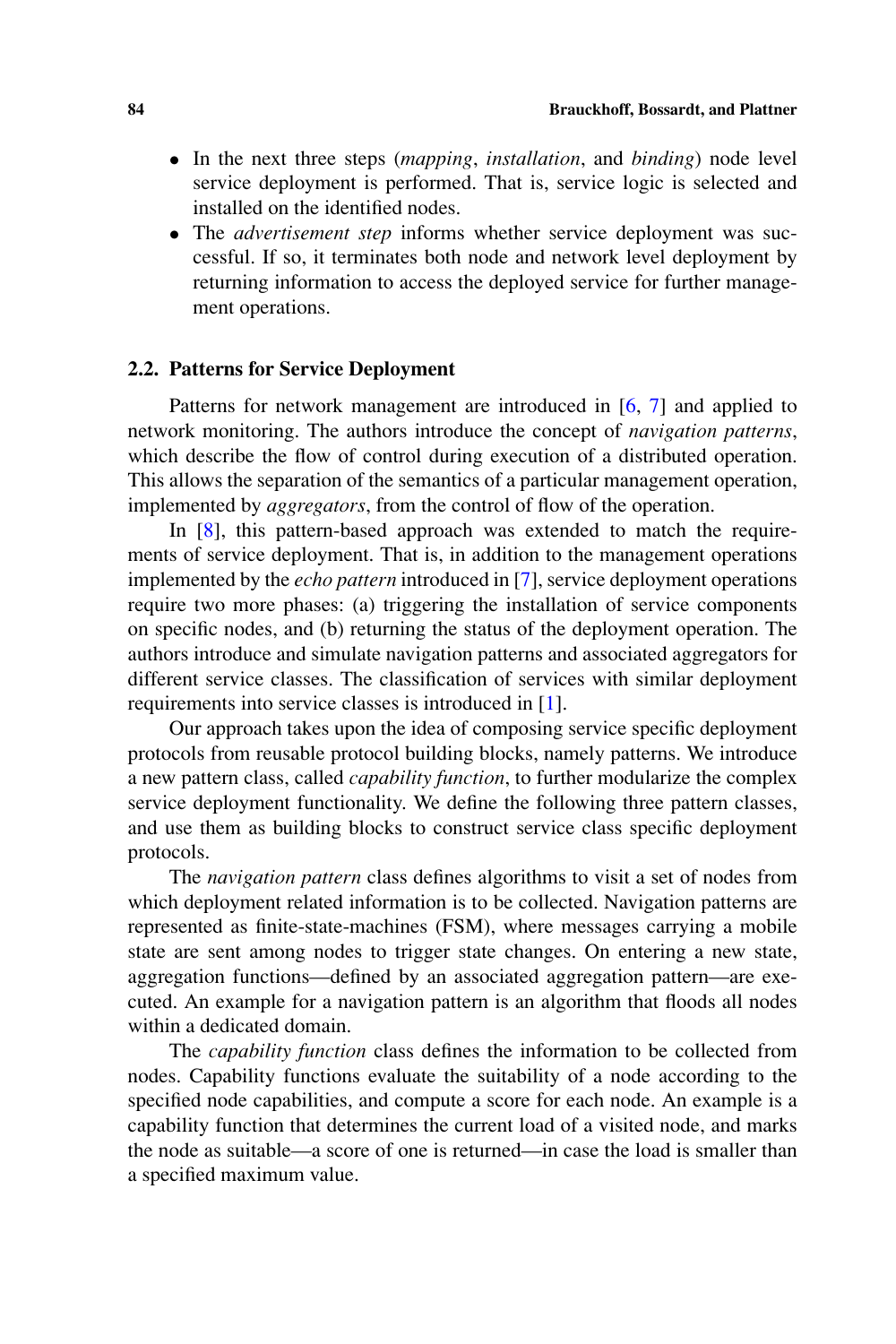#### **Pattern-Based Service Deployment 85**

<span id="page-5-0"></span>

**Fig. 2.** Network view of the service deployment framework.

The *aggregation pattern* class defines algorithms to summarize the collected information. Aggregation patterns are executed when a new navigation pattern state is entered. Hence, they must define all aggregation functions that are specified in the FSM of the associated navigation pattern. Moreover, aggregation patterns combine the scores of different nodes generated by capability functions. Thus, the aggregation pattern must know how to interpret these scores. An example for an aggregation pattern is an algorithm that aggregates information in a way that only the node with the highest score is selected.

## **3. SYSTEM ARCHITECTURE**

## **3.1. Network Infrastructure**

In our view, a managed network consists of programmable and conventional nodes. We further assume that all programmable nodes are potential candidates for running service components of a distributed service (see Fig. [2\)](#page-5-0). An instance of the automated service deployment protocol daemon (ASDPD) runs ideally on all programmable nodes within the managed network. Moreover, we assume that all nodes that run an ASDPD instance participate in an overlay network, which allows for sending of messages between ASDPD instances. Therefore, the overlay network is required to determine for each ASDPD node: (i) all its programmable neighbor nodes; and (ii) the next hop towards a given network domain or multicast tree.

Each ASDPD instance is equipped with a set of default protocol building blocks. Additionally, the infrastructure supports the download of newly developed protocol blocks from a trusted pattern server. This simple mechanism makes the introduction of new deployment patterns convenient.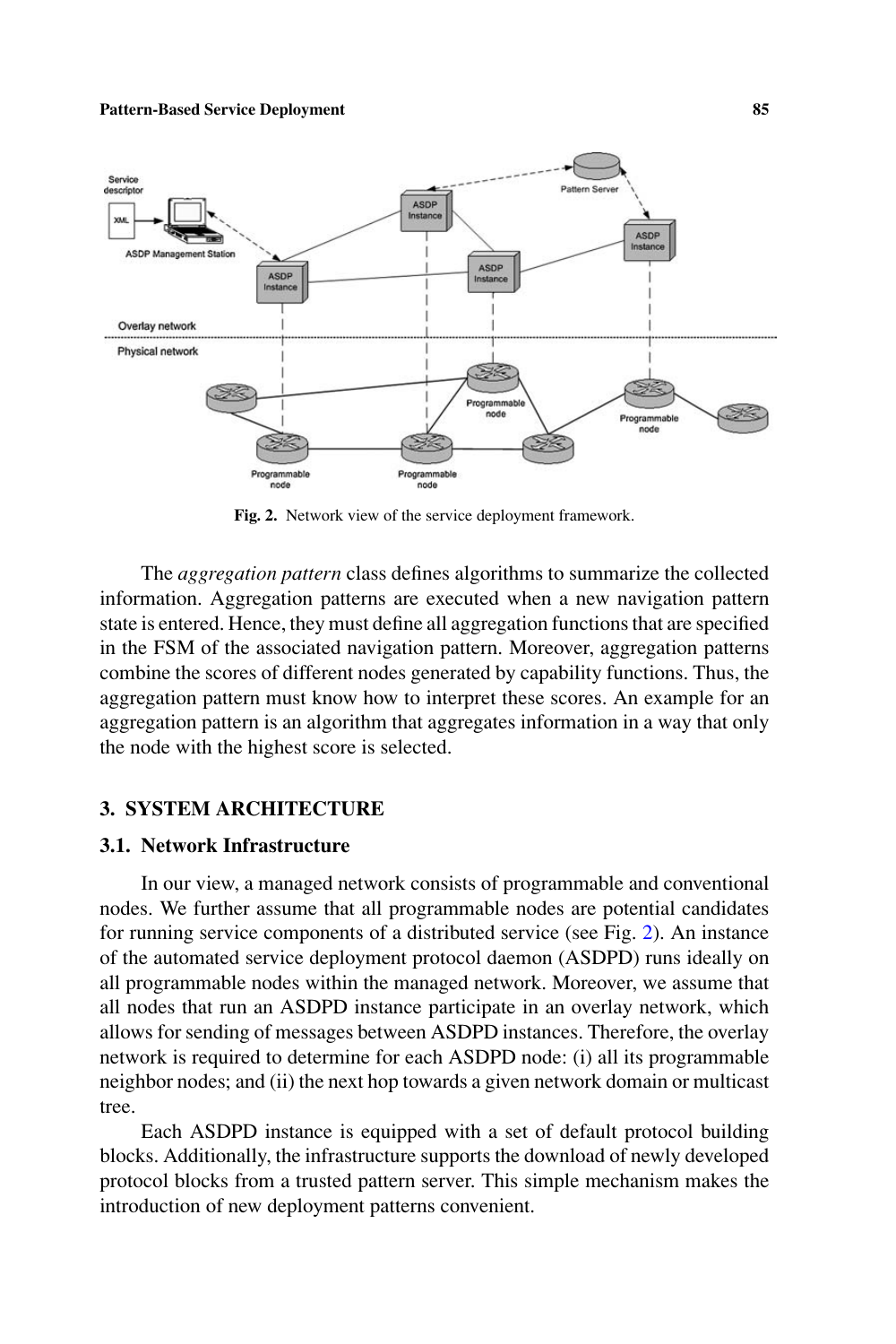

<span id="page-6-0"></span>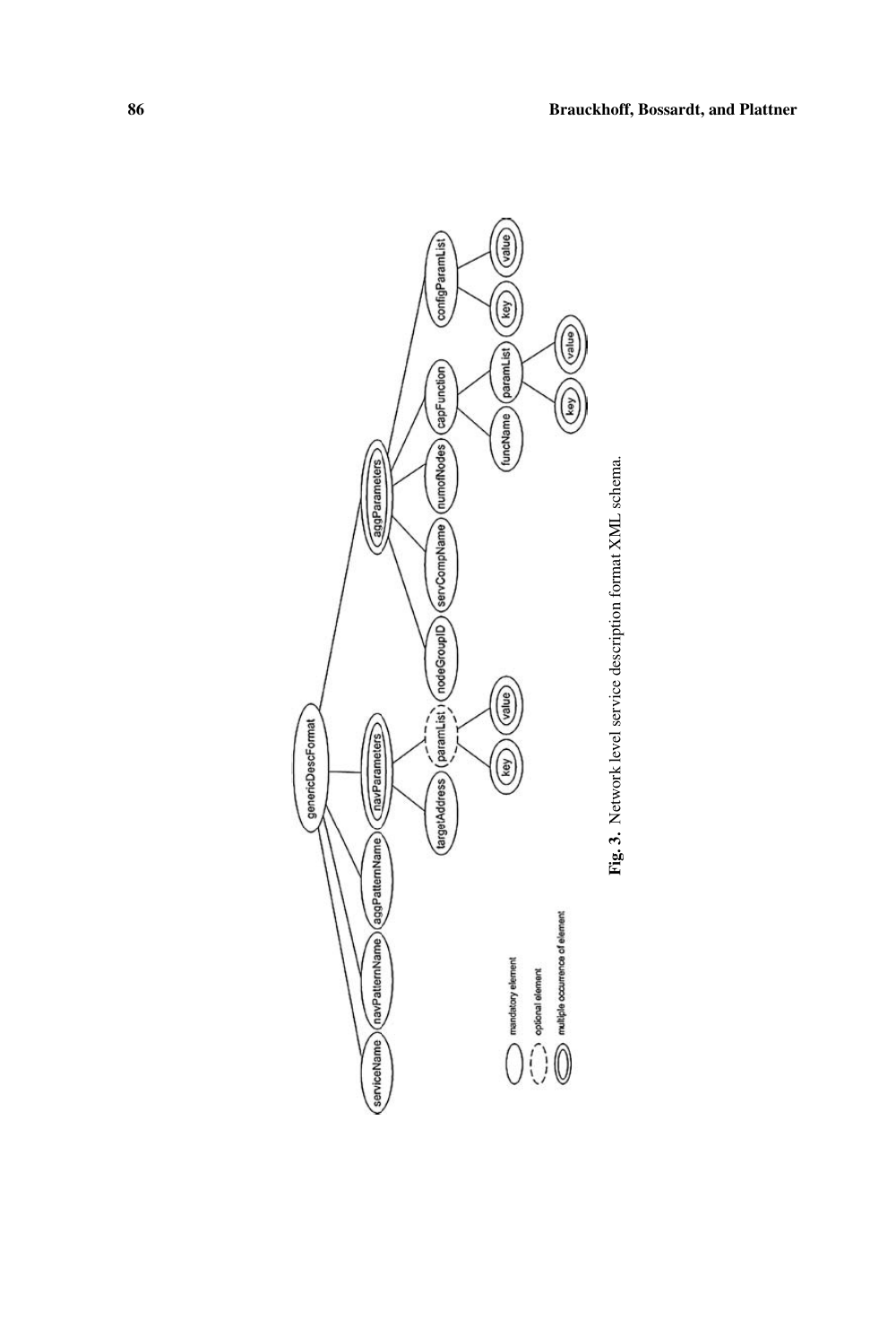#### **Pattern-Based Service Deployment 87 87**

On a separate host, usually controlled by the network manager, runs the ASDP management station. The management station provides the user interface, i.e. means for initiating a service deployment request, selecting nodes on which service components are to be deployed (e.g., if more than one suitable node was identified by the ASD protocol), and verifying the deployment result. Service requirements, such as deployment pattern names and target address ranges, are specified in a service descriptor. This XML document is provided to the management station on initiating a service deployment operation by the network manager.

## **3.2. Network Level Service Description**

Network level service description is a fundamental part of an automated service deployment architecture, since it provides a generic format for specifying service deployment requests. We define a generic description format that provides all information required for network level service deployment. That is, for identifying a set of suitable nodes to deploy a service, and for initiating the installation of service components on a subset of all identified nodes. In contrast, information required for the installation of service components, such as service composition details, is specified in a separate node level service descriptor [\[9\]](#page-20-8).

The generic description format (see Fig. [3\)](#page-6-0) is defined as an XML schema with five mandatory elements on the first level:

- *Service name:* identifies the service that is to be deployed;
- *Navigation pattern name:* identifies the navigation pattern to be used;
- *Aggregation pattern name:* identifies the aggregation pattern to be used;
- *Navigation parameters:* defines a parameter set to be passed to the navigation pattern in use; for each target address (domain, multicast tree, or specific router) one parameter set can be defined;
- *Aggregation parameters:* defines a parameter set to be passed to the aggregation pattern in use; for each group of nodes with the same characteristics (service component, configuration, etc.) one parameter set can be defined.

Navigation parameters and aggregation parameters are complex elements that have further sub-elements. A navigation parameter set has two sub-elements:

- *Target address:* defines the target (either a network domain, a multicast tree, or a specific router) that has to be visited by the navigation pattern;
- *Parameter list* (*optional*)*:* defines navigation pattern specific parameters (such as timeout values) as a list of key and value pairs.

An aggregation parameter set has five sub-elements:

• *Node group ID:* identifies a group of nodes to which the same parameters apply;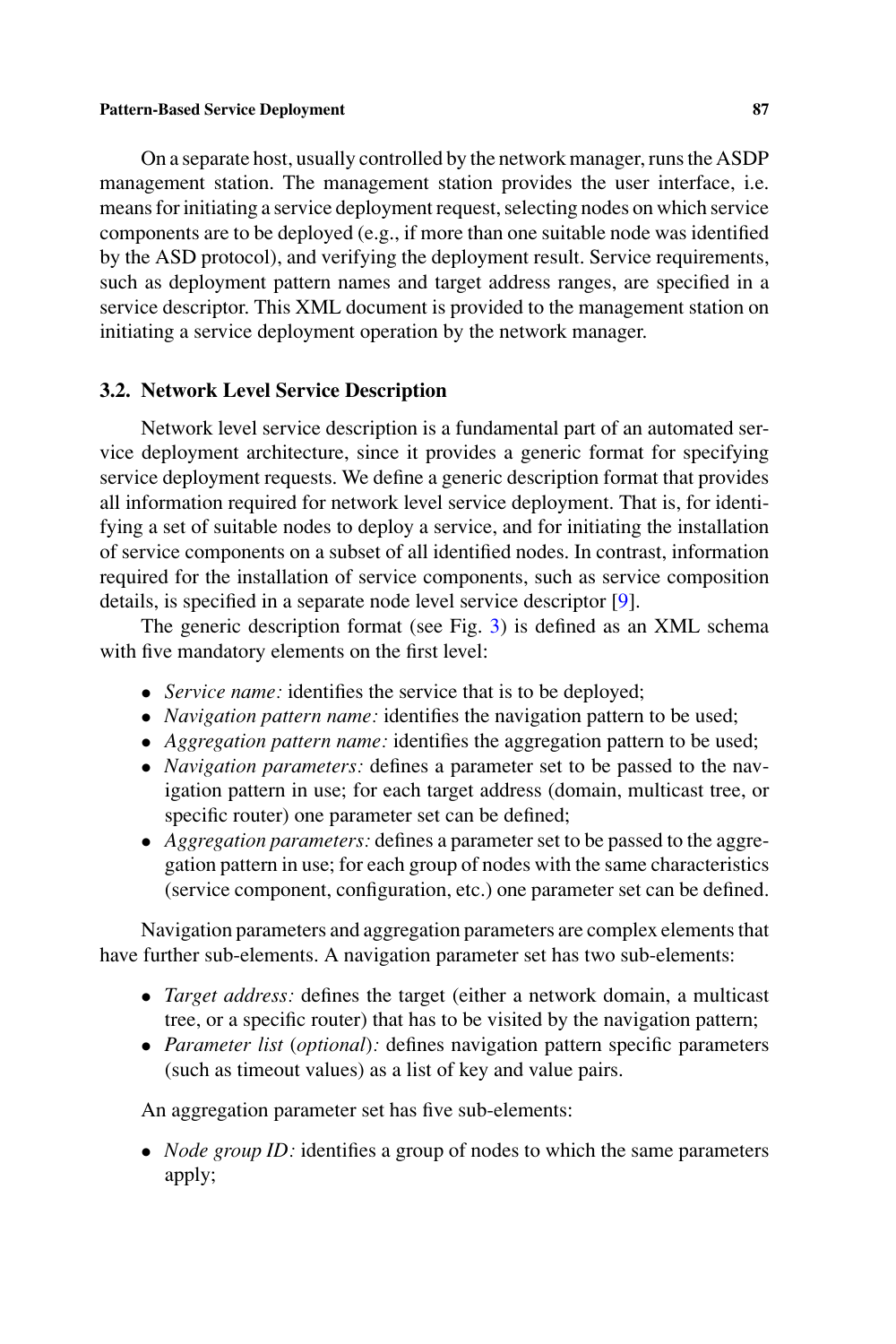- *Number of nodes:* defines how many nodes of a certain node group are required;
- *Service component name:* identifies the service component to be installed on nodes of a certain node group;
- *Configuration parameter list:* defines configuration information for the service component that is to be installed as a list of key and value pairs;
- *Capability function:* defines the node requirements for nodes of this node group.

A capability function element has two sub-elements:

- *Function name:* identifies the capability function to be used for this node group;
- *Parameter list:* defines capability function-specific parameters as a list of key and value pairs.

Information specified in the service descriptor can be divided into *servicespecific* and *instance-specific* parameters. Service-specific parameters, such as pattern names, are common for all instances of a distinct service. In contrast, instance-specific parameters, such as target addresses, change from one instance to another instance of the same service. Our network level service description model reflects this fact by applying the three-tier approach presented in Fig. [4a.](#page-8-0)

Two different parties are involved in the service deployment process: the service developer who provides the service components for a distributed service, and the service provider who installs the service components within his network. Our approach allots that a service developer provides, along with the service

<span id="page-8-0"></span>

**Fig. 4.** Pattern-based service deployment architecture. (a) Three-tier service description model. (b) Protocol structure overview.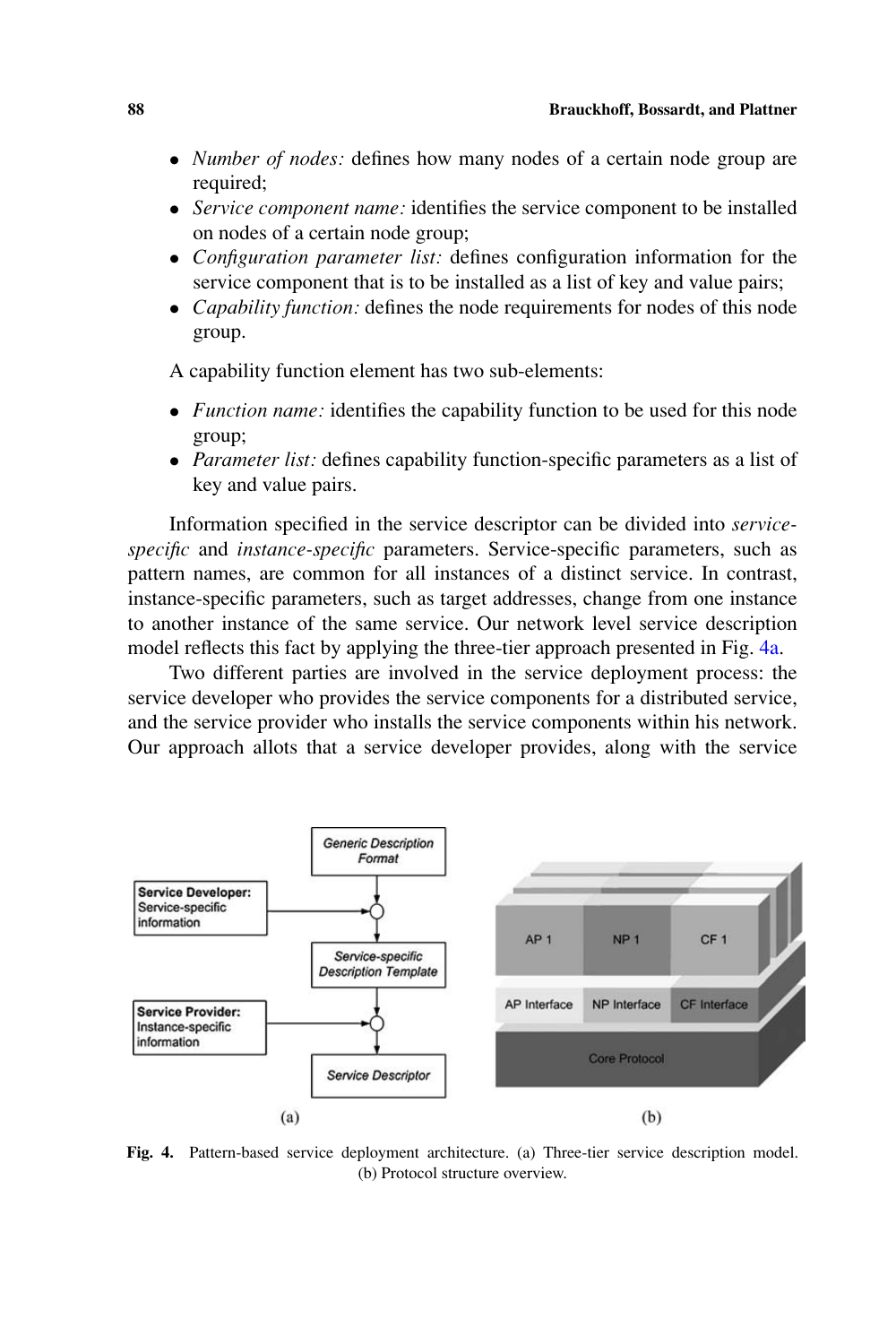components, a *service-specific* description template. This template contains information that is shared between all instances of the developed service. Hence, at deployment time the service provider only has to add the *instance-specific* information to the provided template. We believe this approach eases the deployment of distributed services for service providers and consequently shortens service setup times.

## **3.3. Deployment Protocol Overview**

The automated service deployment (ASD) protocol is designed to efficiently support the customization of deployment protocols. Hence, all service-specific protocol parts are placed in exchangeable building blocks, namely deployment patterns. This high degree of flexibility allows for adaptation of a protocol to the specific requirements of a multitude of services. For providing secure and reliable message exchanges between nodes, the ASD protocol relies on lower layer protocols. That is, TCP provides end-to-end reliability, and TLS/SSL is used for authentication and data integrity.

An overview of the ASD protocol structure is given in Fig. [4b.](#page-8-0) The *core protocol* defines the general protocol operation which is the same for all services. This includes the ASD message format, as well as payload fields for the different message types. Details on the message format are given in [\[10\]](#page-20-9). In Section 2.2, we define three pattern classes which contain the service-specific protocol parts. These are *aggregation patterns* (AP), *navigation patterns* (NP), and *capability functions* (CF). The interaction between the core protocol and each pattern class is defined by an individual interface. A detailed description of the pattern interfaces is given in Section 4.1.

## **3.4. Deployment Protocol Operation**

Network-level service deployment proceeds in four subsequent steps (see Fig. [1\)](#page-3-0): resource discovery, selection, resource allocation, and advertisement. We explain the protocol operation during these steps using a simplified scenario with only two participating nodes.

Protocol processing for the resource discovery and selection step is depicted in Fig. [5a.](#page-10-0) A service deployment operation is initiated by a service provider via the user interface of the ASDP management station (ASDP MS). The ASDP MS opens a TLS connection and sends an *initial request message* (1) containing the service descriptor to the start node, which is explicitly specified in the deployment request.

The initial request message is then processed by the ASDP daemon running on the start node. In the resource discovery step, service-specific patterns are used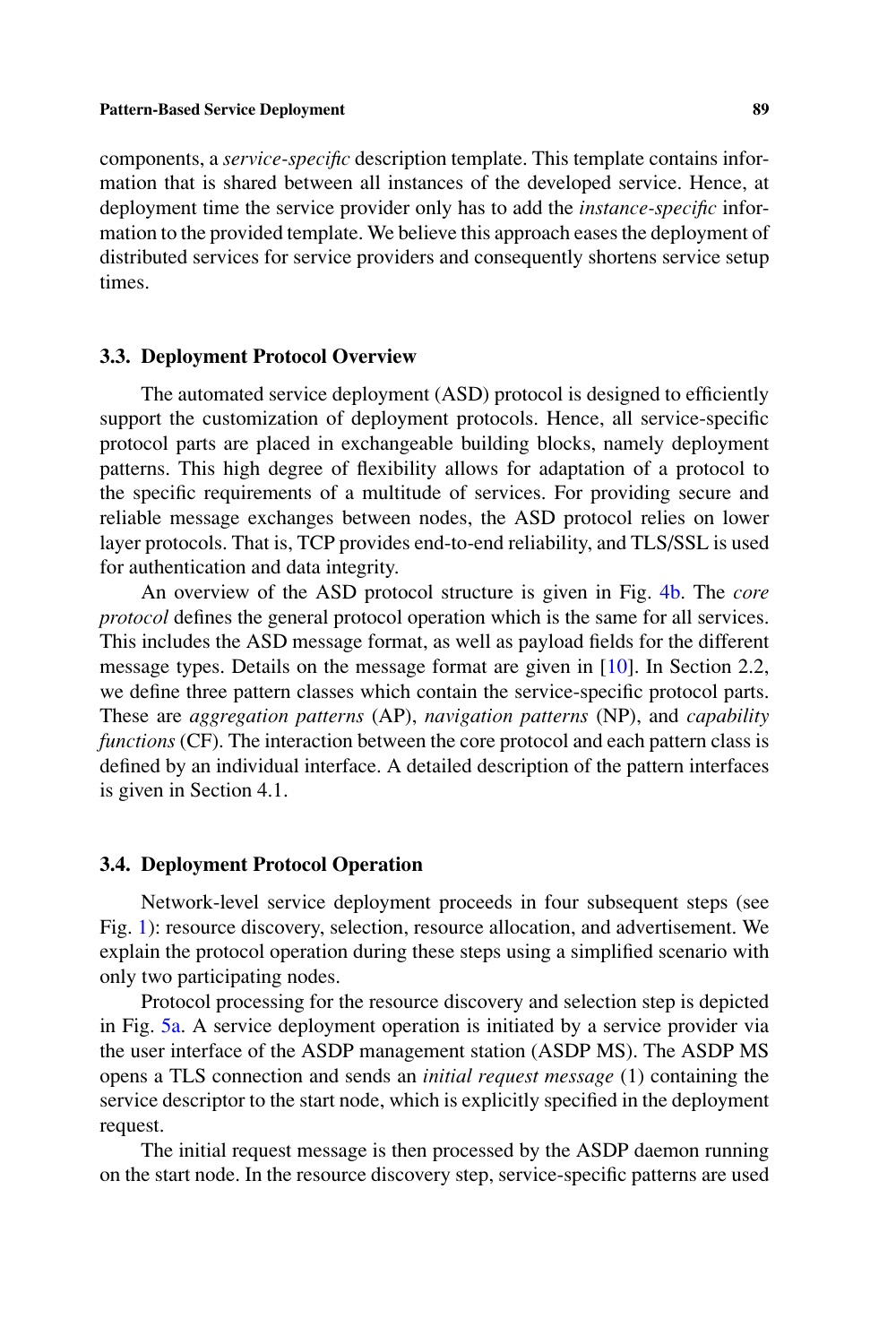#### **90 Brauckhoff, Bossardt, and Plattner**

#### <span id="page-10-0"></span>a) Resource Discovery + Selection

#### Scenario:

A set of 2 nodes is queried. Node 1 is selected as start node





Scenario:

Node 2 is selected for

installation of the service

**Fig. 5.** Protocol operation in a simplified deployment scenario.

to process received messages. Therefore, on receipt of a request message control is passed to the patterns in the following order:

- 1. The *capability function* is executed to determine whether the visited node fulfills the service requirements. A score representing the node's suitability is returned by the capability function.
- 2. The *navigation pattern* is executed to determine the actual state of the pattern's finite-state-machine (FSM), and the corresponding aggregation function.
- 3. The *aggregation pattern* is executed. That is, the aggregation function determined in the previous step is executed in order to aggregate the obtained information.
- 4. The *navigation pattern* is executed again to determine whether other nodes have to be visited. The core protocol offers two possibilities to the navigation pattern; either a request or a reply message can be sent.

In our example, the navigation pattern decides to open a TLS connection and to forward the *request message* (2) to node 2, which processes the received request according to the given steps (I–IV). The navigation pattern instance on node 2 decides to send a *reply message* (3) on the open TLS connection in response, since no other node needs to be queried. On receiving a reply message, control is handed to the patterns in the same order (steps II–IV) as for request messages. The capability function is not started on receipt of a reply message, since the node capabilities have previously been evaluated on receipt of the request message. On receipt of the reply message, node 1 behaves accordingly and sends a *reply message*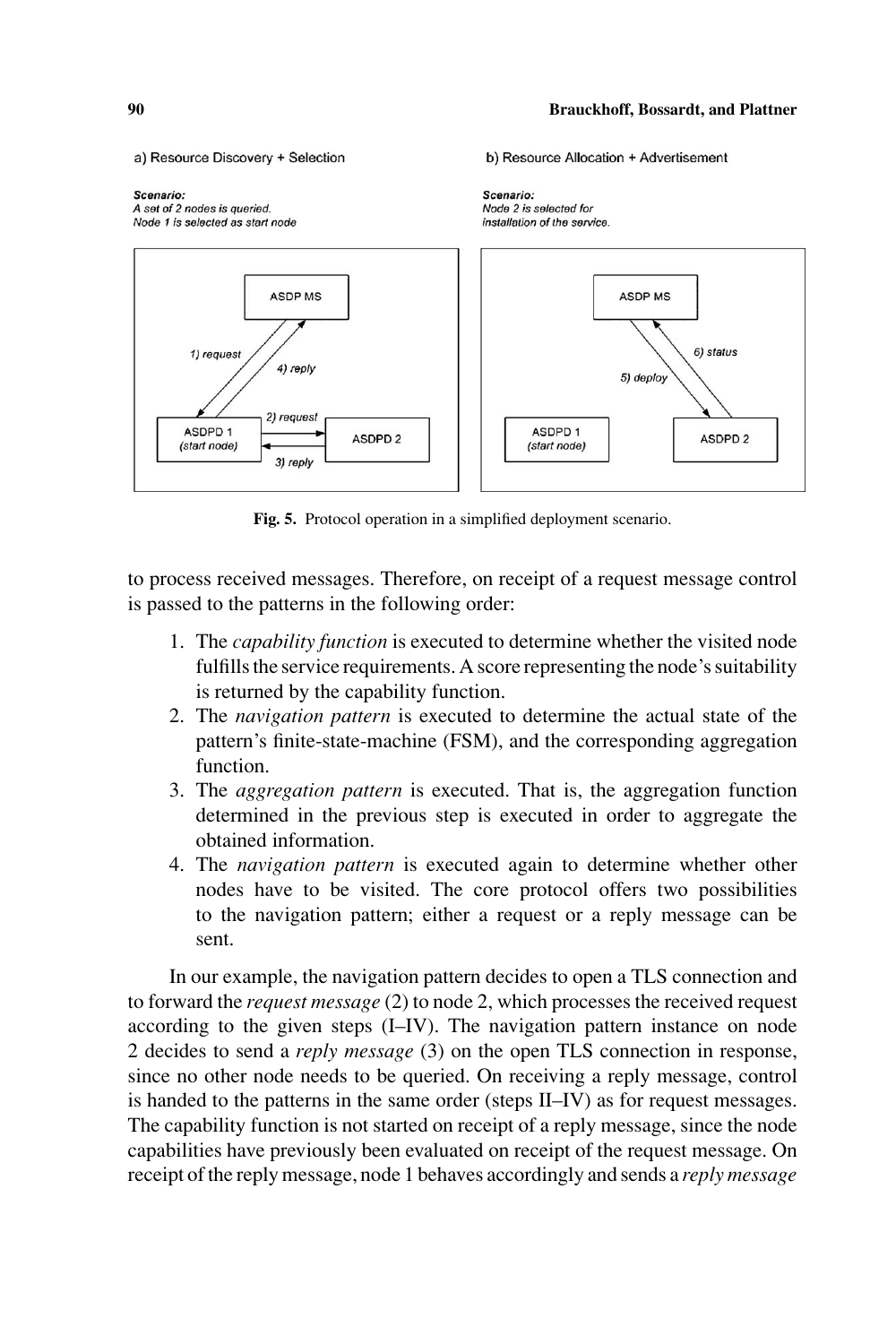#### **Pattern-Based Service Deployment 91 91**

(4) on the open TLS connection to the ASDP management station. At this point, the resource discovery step is finished and the result—the set of suitable nodes and their associated scores—is displayed on the management station. The selection of nodes to deploy the service components is done manually by the service provider via the user interface. In further work, however, we plan to specify a mapping algorithm which automates the node selection process.

Protocol processing for the resource allocation and advertisement step is depicted in Fig. [5b.](#page-10-0) Resource allocation is initiated on the set of nodes which is selected by the service provider to run the service components. For the sake of simplicity, in our example, only node 2 is selected to run service components. The management station opens a TLS connection and sends a *deploy message* (5) directly to each selected node. On receipt of a deploy message, control is handed to the node level deployment protocol which installs the requested service components. A *status message* (6), sent on the opened TLS connection, informs the management station about the result of the deployment operation. Finally, the deployment result, returned in the status message, is displayed on the management station for verification through the service provider.

## **4. PROTOTYPE IMPLEMENTATION**

We have implemented a prototype of the service deployment architecture in Java. The main goal of the implementation was to gain some experience with developing customized deployment protocols and to gather some initial data about the efficiency of different deployment patterns. This paper concentrates on describing the interfaces between the core protocol and the patterns, and presenting three example patterns. For a more detailed description of the prototype, refer to [\[10\]](#page-20-9).

## **4.1. Pattern Interfaces**

The prototype provides each pattern class with a separate interface for exchanging information with the core protocol: the navigation pattern interface, the aggregation pattern interface, and the capability function interface. In Fig. [6,](#page-12-0) an overview of the implementation is presented. Parameters which are required for request messages, but not for reply messages are italicized. On receipt of a message (see Section 3.4) control is passed to the patterns in the following order: (1) capability function, (2) navigation pattern, (3) aggregation pattern, (4) navigation pattern (from left to right in Fig. [6\)](#page-12-0). Recall that the capability function is only executed on receipt of a request message.

All three pattern interfaces support the exchange of error messages with the core protocol. The *localHost* parameter which is passed to each pattern specifies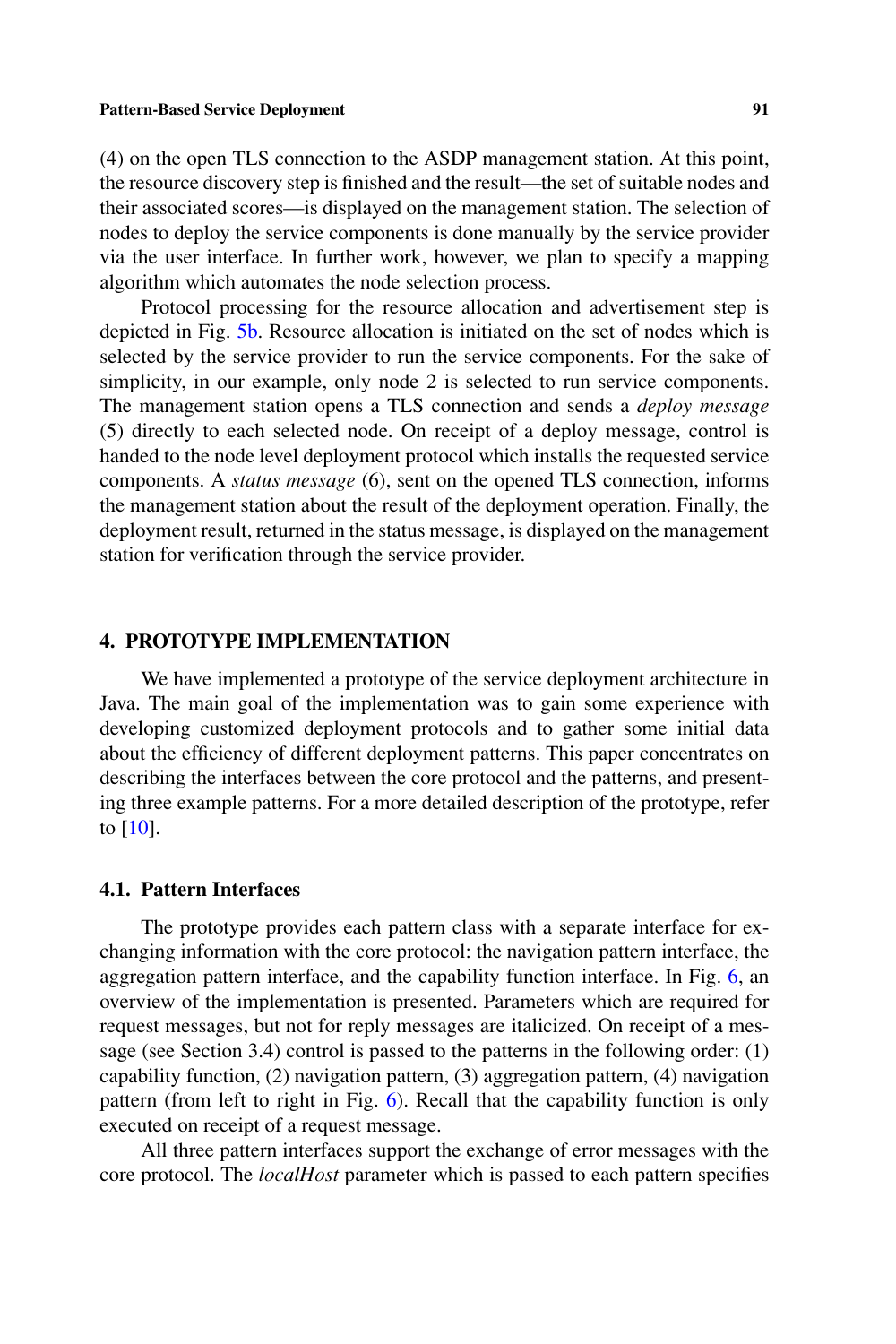<span id="page-12-0"></span>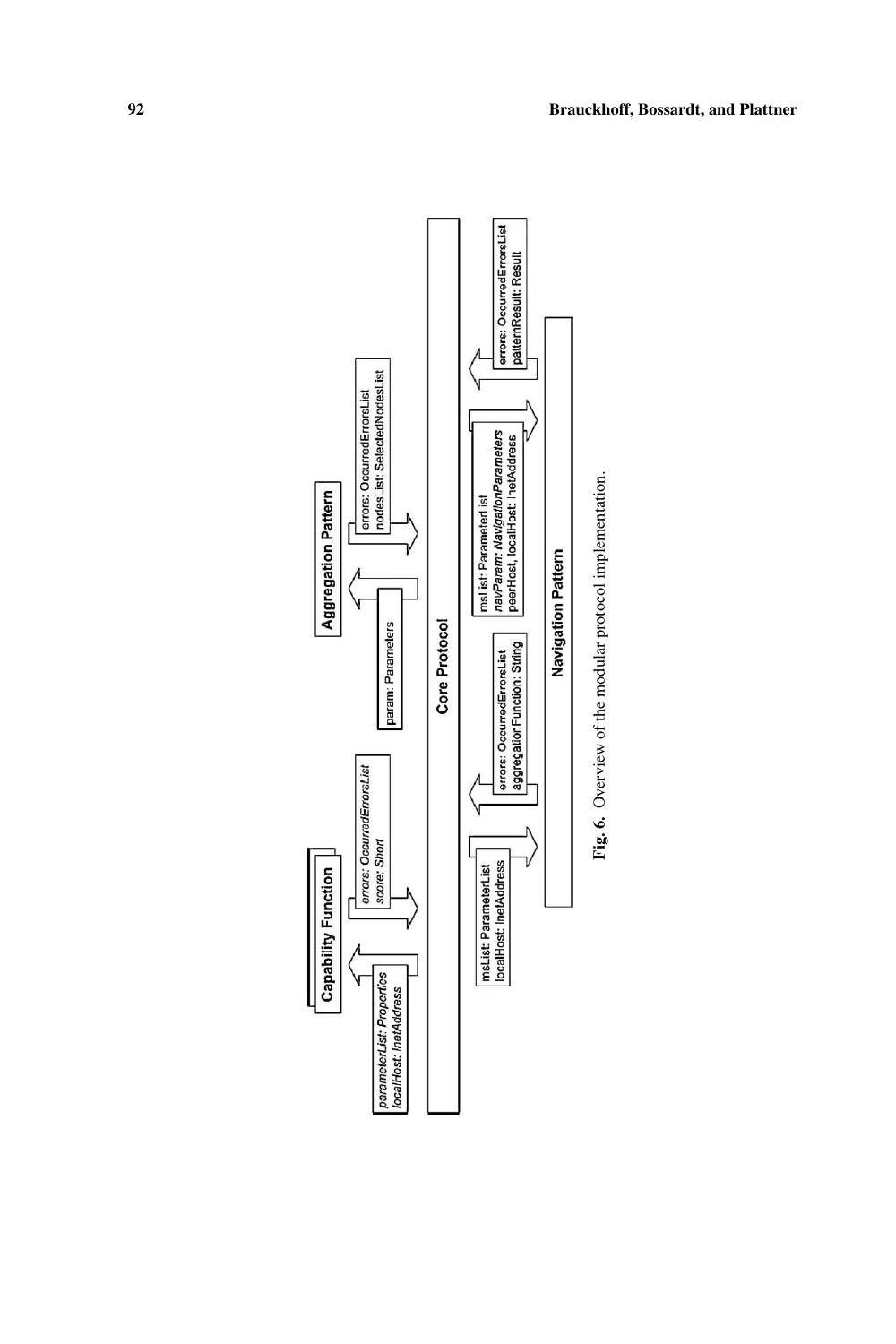#### **Pattern-Based Service Deployment 93** 93

the IP address of the local interface. This is required to identify the node which generated the error message. After its execution, each pattern returns an *error* list which is sent along with the next reply message towards the management station.

Parameters passed to  $(\Rightarrow)$  and returned  $(\Leftarrow)$  by the capability function are

- ⇒ *parameterList*—contains the capability function parameters (e.g., maximum load) extracted from the received service descriptor;
- $\Leftarrow$  *score*—specifies the node's suitability as a short value.

Parameters passed to  $(\Rightarrow)$  and returned  $(\Leftarrow)$  by the navigation pattern during its first execution are

- ⇒ *msList*—contains the pattern-specific part of the received message, called mobile states (these are used by the navigation pattern to determine the new distributed state according to its FSM);
- $\Leftarrow$  *aggregationFunction*—specifies the name of the aggregation function that is assigned to the new distributed pattern state.

Parameters passed to  $(\Rightarrow)$  and returned  $(\Leftarrow)$  by the aggregation pattern are

- $\Rightarrow$  *param*—data structure which contains the following parameters: (a) the name of the determined aggregation function, (b) the aggregation parameters extracted from the received service descriptor, (c) the scores returned by the previously executed capability functions, and (d) the list of already identified suitable nodes;
- ⇐ *nodesList*—contains the aggregated list of suitable nodes.

Parameters passed to  $(\Rightarrow)$  and returned  $(\Leftarrow)$  by the navigation pattern during its second execution are

- $\Rightarrow$  *msList*—contains the pattern-specific part of the received message, called mobile states;
- $\Rightarrow$  *peerHost*—specifies the IP address of the host the message was received from;
- ⇒ *navParam*—specifies the navigation parameters extracted from the service descriptor;
- ⇐ *patternResult*—specifies instructions about how the protocol should proceed (e.g., send reply).

## **4.2. Deployment Patterns**

We illustrate the interaction of the patterns with each other and with the core protocol by describing the implemented example patterns. Information among the three pattern classes is exchanged via the individual protocol interfaces with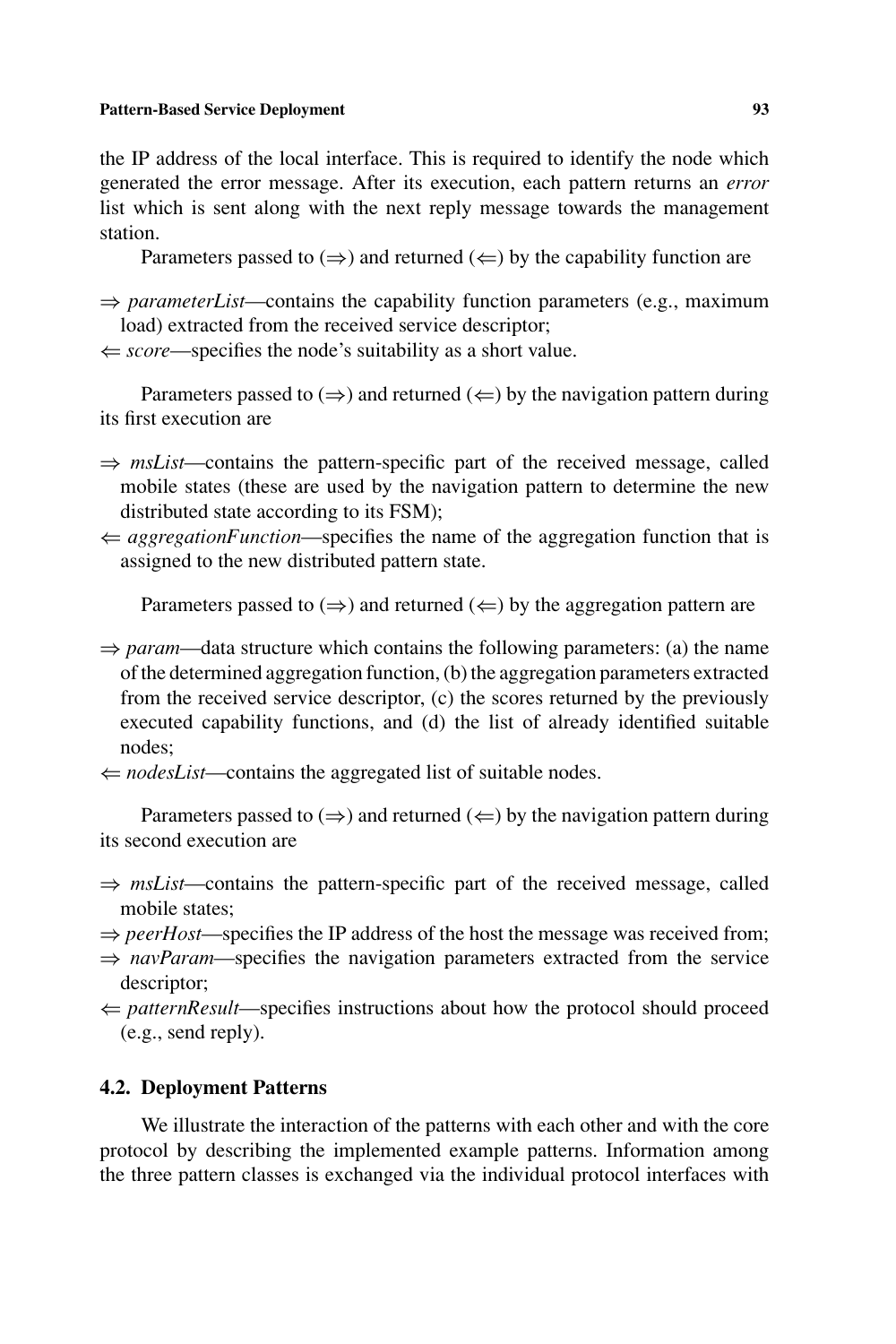the core protocol. In Section 2.2, we have identified the following inter-pattern dependencies:

- The aggregation pattern and the navigation pattern are closely related. That is, all aggregation functions that are used by the FSM of the navigation pattern must be defined by the aggregation pattern.
- The aggregation pattern and the capability function must be designed to match each other. That is, scores returned by the capability function must be interpreted by the aggregation pattern.

The *ConstrainedRemoteEcho* (CRE) navigation pattern we implemented is based on a pattern introduced in [\[8\]](#page-20-7). Instances of the CRE pattern communicate via the following pattern-specific messages, called mobile states: mlnit, mExplorer, mEcho, and mExplored. These messages trigger (a) state changes according to the pattern's FSM, and (b) the execution of aggregation functions associated with the entered state. The CRE navigation pattern can be used to flood-dedicated remote domains. That is, the management station and the start node are not required to be part of a target domain. Instead, each node checks whether it resides within the target domain, and forwards the message to one node within the target network if necessary. We extended the original CRE pattern with a timeout mechanism to handle node failures. An initial timeout budget is specified as a pattern parameter in the service descriptor. The timeout mechanism is based on decreasing the timeout budget by a constant value on each visited node. Decreasing the timeout budget is necessary, since otherwise the timer would always expire first on the node which is closest to the management station, and information collected from nodes further down in the execution graph would be lost.

The *FindBestNode* (FBN) aggregation pattern we implemented is also based on a pattern described in [\[8\]](#page-20-7) which matches the CRE navigation pattern. It aggregates collected information about visited nodes in a way that only one node—the one that best matches a given metric—is selected. The metric itself is defined by the capability function. The aggregation pattern simply takes the score returned by the capability functions as input. It defines three aggregation functions, onFirstExplorer, onEcho, and onSubExplorer, as specified by the FSM of the CRE navigation pattern. The FBN aggregation pattern maintains on each node a local list, in which it keeps the IP address of the node with the highest score discovered so far.

The *LoadAverageNetwork* (LAN) capability function we implemented evaluates the network load of a visited node during the last 5 min. Additionally, it checks whether the visited node resides within a given network domain. Therefore, it requires three parameters to be specified in the service descriptor: (a) the maximum allowed load average, (b) the address of the desired domain, and (c) the corresponding address mask. On receipt of the first mExplorer message, the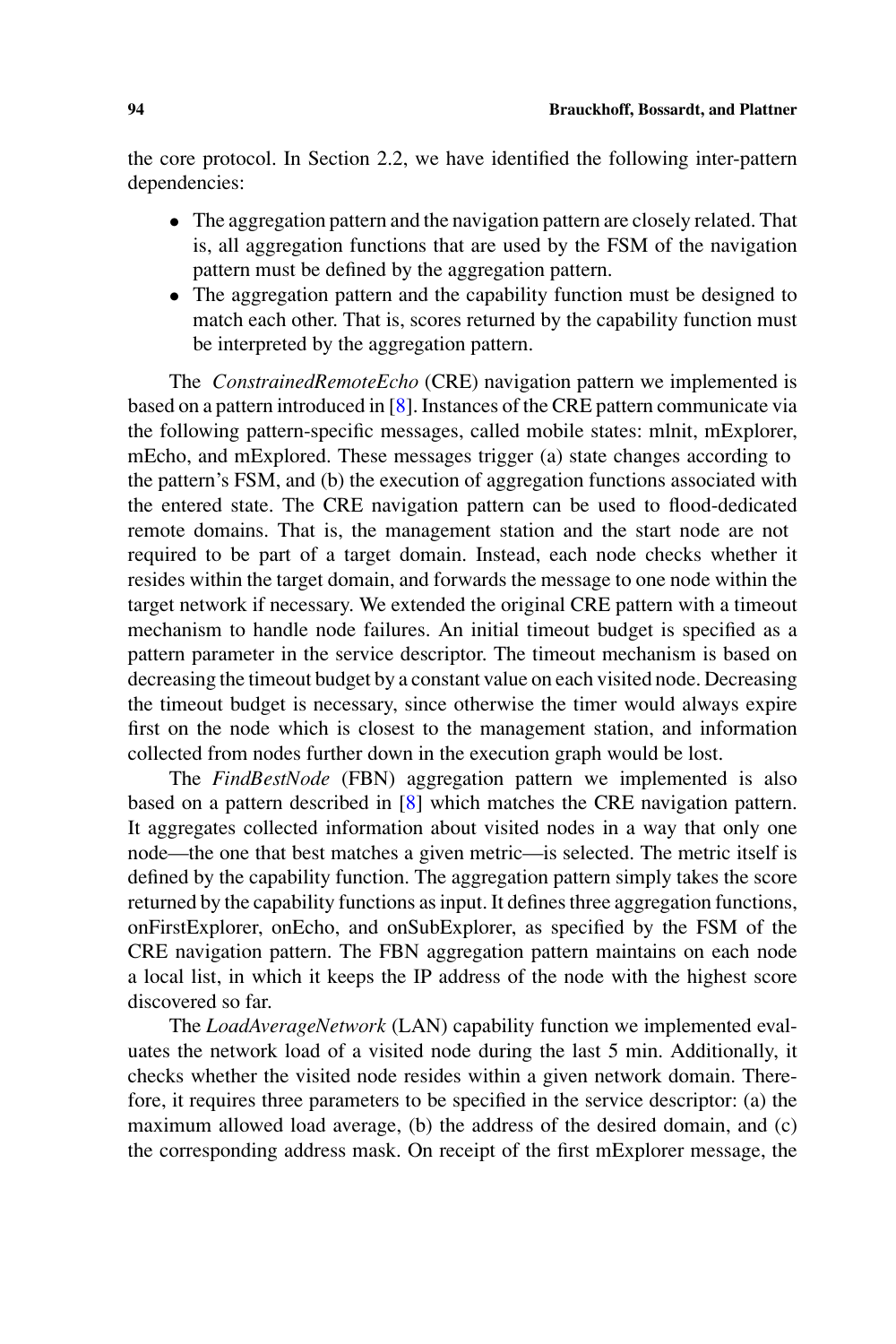#### **Pattern-Based Service Deployment 95 95**

capability function determines whether the node resides within the specified domain. If this is not the case, a zero score is returned. Otherwise, the load average during the last 5 min is obtained, and the score is computed and returned by the capability function.

## **5. USE CASE: VPN DEPLOYMENT**

In this section, we describe a sample scenario for the deployment of a virtual private network (VPN) using the automated service deployment protocol and the patterns introduced in the last section. We assume that a network manager wants to set up a VPN between network domains of different sizes. In general, each domain consists of several programmable nodes running an ASDP daemon. One node per domain is to be selected by the service deployment protocol to act as IPSec gateway for the VPN. A node acting as IPSec gateway is required to have sufficient processing resources to handle the encapsulation of IP packets from other hosts within its domain in a timely fashion.

In a traditional, manual deployment scenario, the network manager must know the identities of all nodes within the three domains. Using the automated service deployment architecture this knowledge is not required. The workload for the network manager is reduced to the following tasks: (i) specification of the service descriptor using the generic description format XML schema; (ii) confirmation of the nodes identified by the ASD protocol to deploy a VPN endpoint; and (iii) verification of the deployment result. In fact, using the CRE pattern only one domain can be queried at a time. Thus, for each domain a single deployment operation must be started. However, the CRE pattern could easily be extended to be able to query multiple remote domains.

The network setup of the VPN and the service descriptor for one deployment operation—for deployment of an IPSec gateway in domain 10.10.10.0—is depicted in Fig. [7.](#page-16-0) The ASD protocol, applying the CRE navigation pattern, the FBN aggregation pattern, and the LAN capability function, automatically queries all nodes in the specified domain for the capabilities specified in the service descriptor. The aggregation parameter numOfNodes specifies that only one node is required to deploy the IPSecGW service component, and the capability parameter maxLoadAvg specifies that this node is required to have a load average of less than 20%. After the ASD protocol has identified a suitable node in the specified domain, the network manager initiates the setup of the IPSec gateway by confirming the node selection. Subsequently, installation and configuration of the IPSec gateway through a node level deployment tool is triggered by the service deployment architecture. Finally, the result of the deployment is returned to the management station.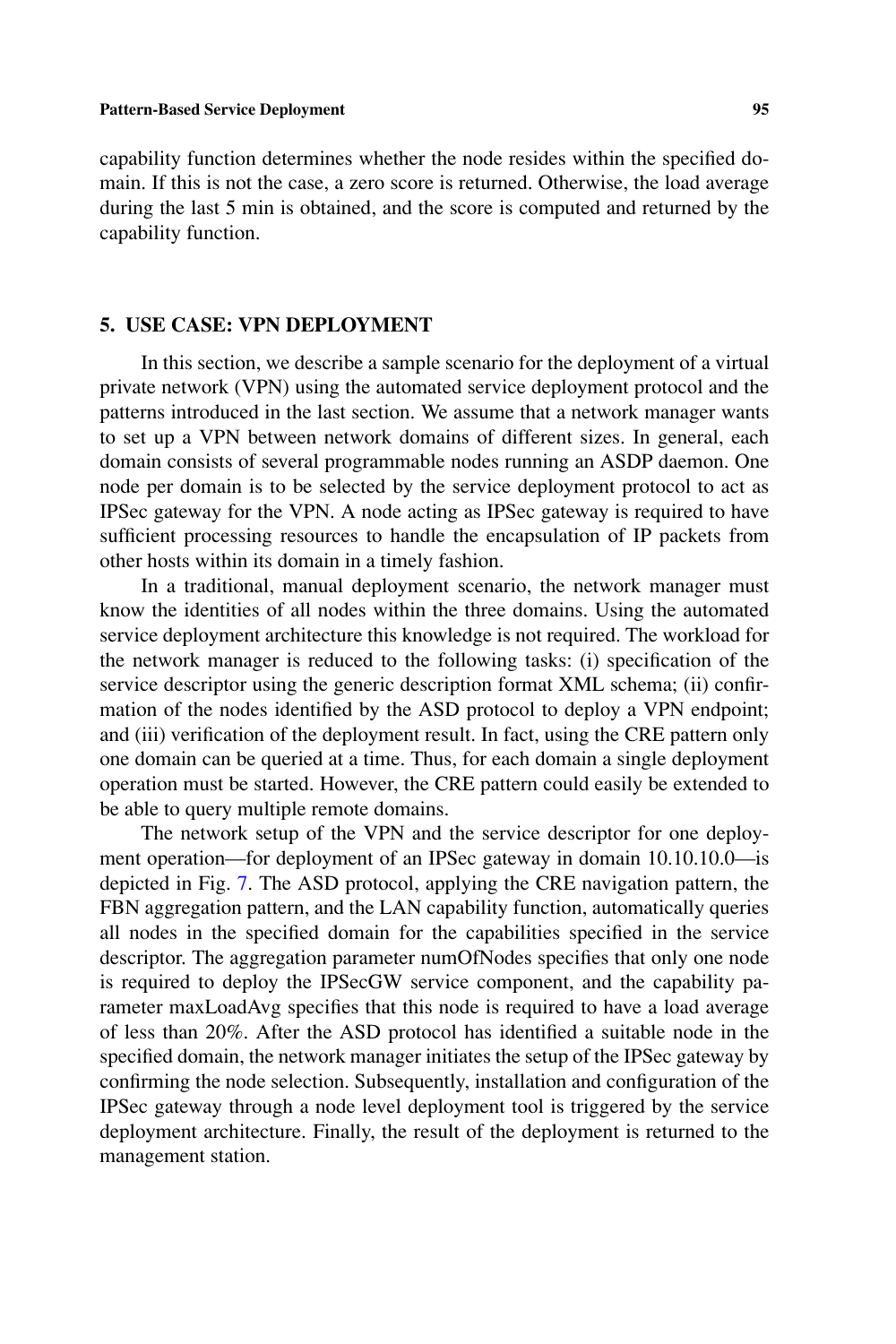**96 Brauckhoff, Bossardt, and Plattner**

<span id="page-16-0"></span>

**Fig. 7.** Setup of a virtual private network using the ASD architecture. (a) Network setup of the VPN service. (b) Instance-specific service descriptor.

## **6. EXPERIMENTAL RESULTS**

## **6.1. Overlay Generation on PlanetLab**

PlanetLab is a globally distributed platform for developing and testing services under conditions as experienced in the real Internet. To conduct tests on PlanetLab an overlay topology (see Fig. 2) on which the service deployment architecture operates is required. Our approach is to construct a static overlay topology based on measured round-trip-times (RTTs) between PlanetLab nodes. Scriptroute [\[11\]](#page-20-10) is a tool that can be used to measure RTTs between PlanetLab nodes running a Scriptroute server. The overlay topology is constructed according to the following algorithm: Node *x* is connected via a vertex to node *y* in the graph, if the measured RTT from node x to node  $y$  is smaller than a maximum RTT value which can be arbitrarily chosen.

#### **6.2. Resource Discovery Measurements**

We measured the discovery latency and the generated network traffic that is required for querying all European PlanetLab nodes with the implemented test patterns. Our measurements are conducted on the basis of the overlay topology generation mechanism described above. Hence, for all tests the same RTT measurement data was used. Furthermore, node planetlabl.inria.fr was selected as start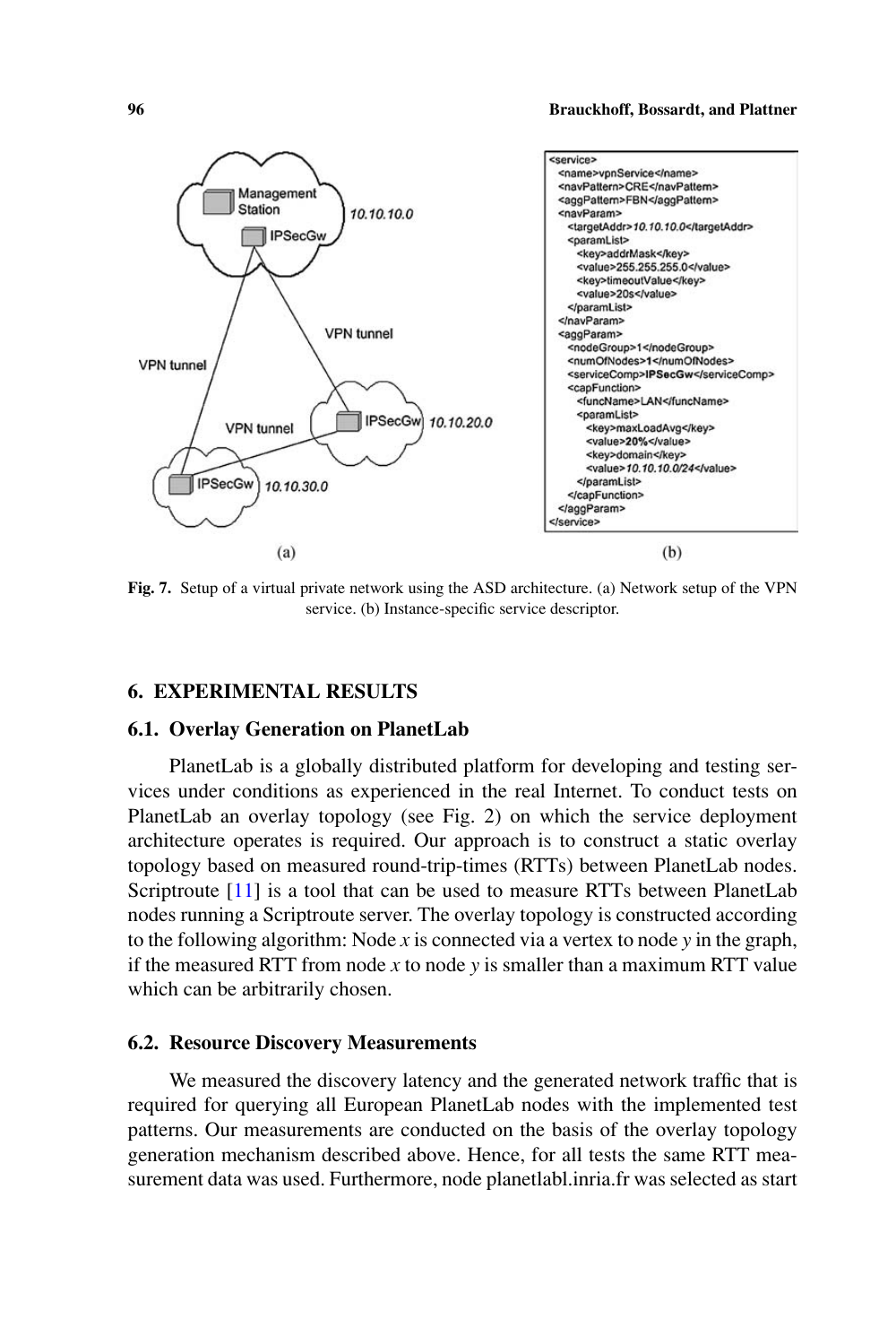<span id="page-17-0"></span>

**Fig. 8.** Measurement results for resource discovery tests on PlanetLab. (a) Discovery latency vs. number of nodes. (b) Generated traffic vs. number of nodes.

node for all tests. The management station on which deployment operations are initiated is installed on a PlanetLab node at the ETH Zurich site. ASDP daemons are installed on all 83 European PlanetLab nodes. We used six different overlay network topologies with varying sizes (from 4 to 83 nodes) and varying average vertices degrees (approximately from 1 to 50) for the discovery latency and network traffic measurements.

For measuring the discovery latency, we included a timer in the management station code, which is started when the initial request is sent. The timer is stopped when a reply from the start node is received. Hence, the measured time includes only the resource discovery latency, but not the time for the installation of service components. The initial timeout budget of the CRE pattern is set to 30 s, since we expect a deployment operation over a maximum of 83 nodes to be completed within this time in case node failures do not occur. Discovery latency measurement results are depicted in Fig. [8a.](#page-17-0) For all measurements with more than four nodes, except one, resource discovery completed in between 30 and 41 s. When analyzing the measurement logs, we discovered that during all those deployment operations timeouts occurred. In a network with real Internet conditions like the PlanetLab test bed, this is not surprising. Hence, we reason that by decreasing the initial timeout budget, shorter discovery latencies can be achieved. Ideally, the timeout occurs after all correctly working nodes have sent their reply messages. For our measurements we used a static overlay network topology. Usage of a dynamic topology that takes node failures into account could further improve performance of the CRE navigation pattern, since timeouts would be less likely to occur.

For measuring the generated network traffic, we logged the size of each message that was sent on the ASDP daemons. We calculated the total generated traffic on all ASDP daemons. Moreover, we separately counted the number of bytes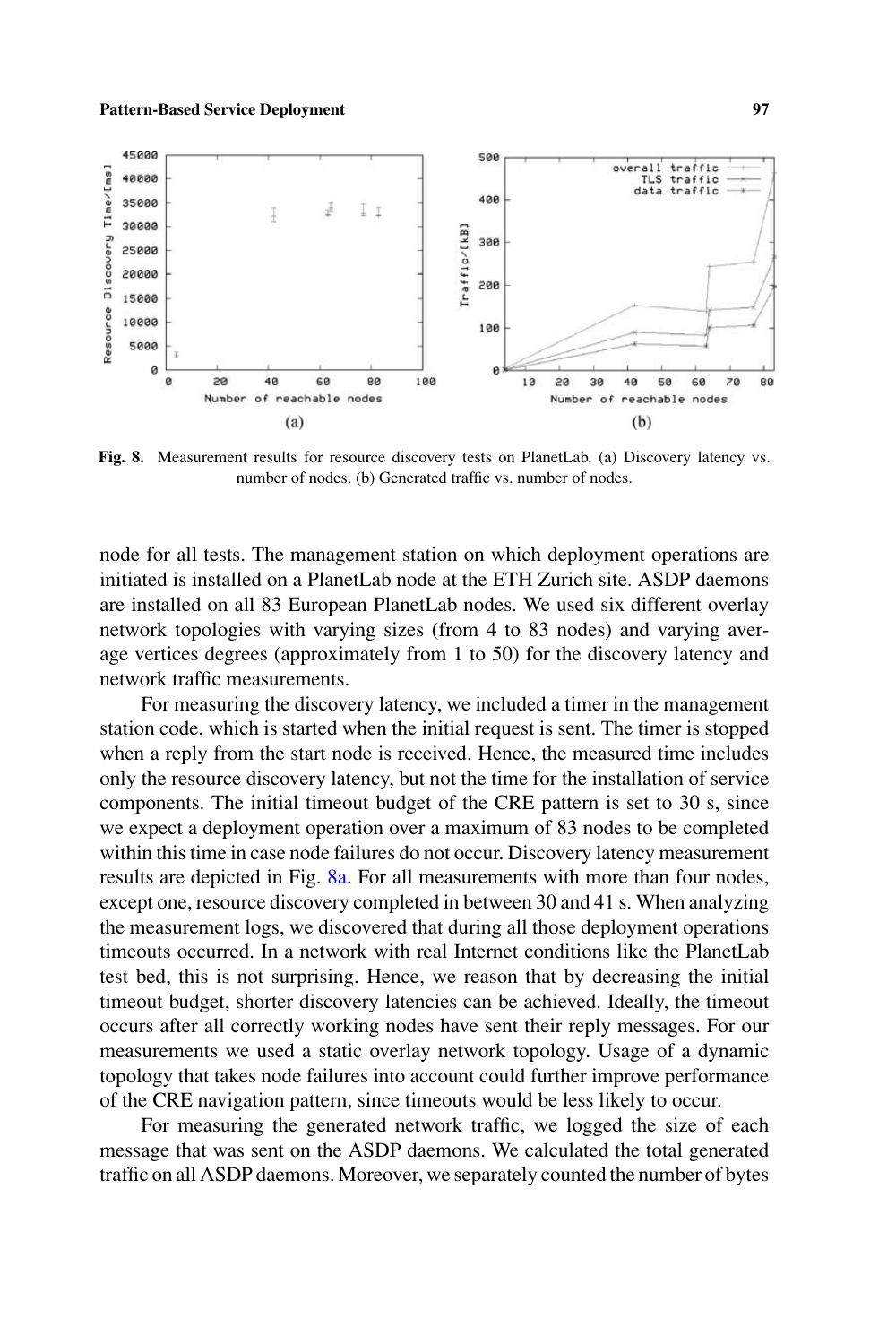used for TLS authentication messages. Traffic measurement results are depicted in Fig. [8b.](#page-17-0) The total number of bytes sent during a deployment operation increases with the number of reachable nodes. For visiting the maximum of 83 nodes less than 500 kB of traffic are generated. TLS authentication traffic accounts for approximately 60% of the total generated traffic. That is, for each opened connection approximately 3 kB of TLS authentication traffic is sent. Using the CRE navigation pattern, on each opened TLS connection exactly one request and reply message pair is sent. Hence, the total generated traffic increases linearly with the average number of opened TLS connections.

#### **6.3. Comparison of the CRE Pattern with a Centralized Pattern**

The discovery latency and network traffic measurements with the distributed CRE navigation pattern presented in the last section clearly demonstrate the usability of our architecture. However, they do not show the performance improvement that can be achieved using our flexible service deployment architecture. Therefore, we conducted another test on PlanetLab which compares performance of the distributed CRE pattern with a centralized pattern.

The test setup is the following: 16 nodes at one North American campus site are queried from a European network management station. For the distributed scenario, we use the deployment patterns described in Section 4.2. Moreover, we manually generate the following overlay structure: The network management station is connected to exactly 1 American node, and the 15 remaining PlanetLab nodes in the campus network are connected to this node (see Fig.  $9a$ ). For the centralized scenario, the management station queries each of the 16 campus nodes individually (see Fig.  $9b$ ). We implemented (a) a centralized navigation pattern which simply sends back a reply message to the manager, (b) a capability function which gets the node's load, and (c) a dummy aggregation pattern. In the centralized scenario, aggregation of the gathered results is executed on the management station after all replies have been received. For each setup, we measure (a) the discovery latency, i.e., the time for a complete resource discovery including aggregation of the results, and (b) the weighted traffic, i.e., the overall traffic on each connection

<span id="page-18-0"></span>

**Fig. 9.** Comparison with centralized pattern. (a) Test setup for CRE pattern. (b) Test setup for centralized pattern.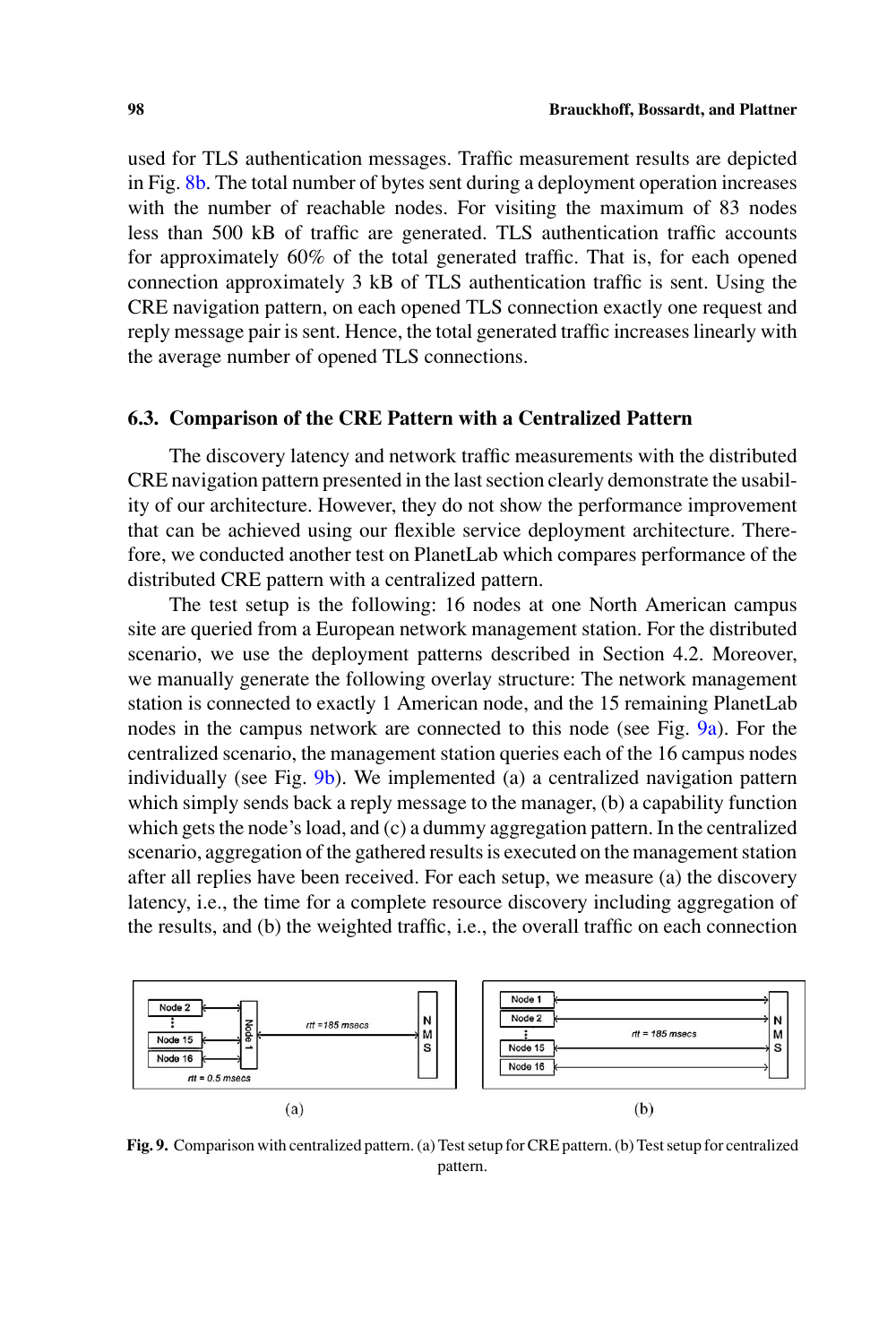<span id="page-19-0"></span>

|                     | Latency       | Latency         | Weighted                    |
|---------------------|---------------|-----------------|-----------------------------|
|                     | (average, ms) | (deviation, ms) | traffic $(kB \, \text{ms})$ |
| CRE pattern         | 17.249.625    | 2162.90         | 3968.25                     |
| Centralized pattern | 11,927.9375   | 1406.35         | 7400                        |

**Table I.** Measurement Results for Tests with CRE and Centralized Pattern

weighted with the round-trip-time of the connection. Measurement results are summarized in Table [I.](#page-19-0)

The measurement results show some very interesting effects. Obviously, there is a trade-off between discovery latency and generated traffic for the two patterns. One unexpected result is that the centralized pattern performs about 30% faster than the distributed pattern. There are two reasons for this behavior. First, in the centralized scenario, the 16 parallel overseas connections are opened simultaneously not consecutively. Hence, the latency they impose has less influence on the overall discovery latency. Second, we observed that setting up TLS/SSL connections between highly loaded PlanetLab nodes imposes a high latency. In the distributed scenario, we have 15 of these costly connections. Nevertheless, the distributed pattern only generates about half as much weighted traffic as the centralized pattern. The strength of our pattern-based approach is that based on the given requirements (latency vs. traffic optimization), and the given network conditions (network load vs. node load) the appropriate pattern can be chosen and applied very easily.

## **7. CONCLUSIONS AND FUTURE WORK**

In this paper, we presented a flexible service deployment architecture for the automated, on-demand deployment of distributed services in programmable networks. The goal of our approach is to support the customization of the deployment protocol to specific service requirements. We achieved this goal by developing (i) a modular protocol architecture which is based on three classes of exchangeable deployment patterns, and (ii) a three-tier service description model which uses XML as service description language. Our implementation of the service deployment architecture includes six example deployment patterns, two of each pattern class. We have shown how the implemented patterns can be applied in a concrete deployment scenario, i.e., for setting up a virtual private network. Furthermore, we tested our pattern-based deployment protocol in the PlanetLab network. Tests have shown that a resource discovery operation over 83 PlanetLab nodes completes in around 40 s, while generating less than 500 kB of traffic within the network. Moreover, we demonstrated how the protocol performance can be optimized for a certain scenario by applying different deployment strategies. Our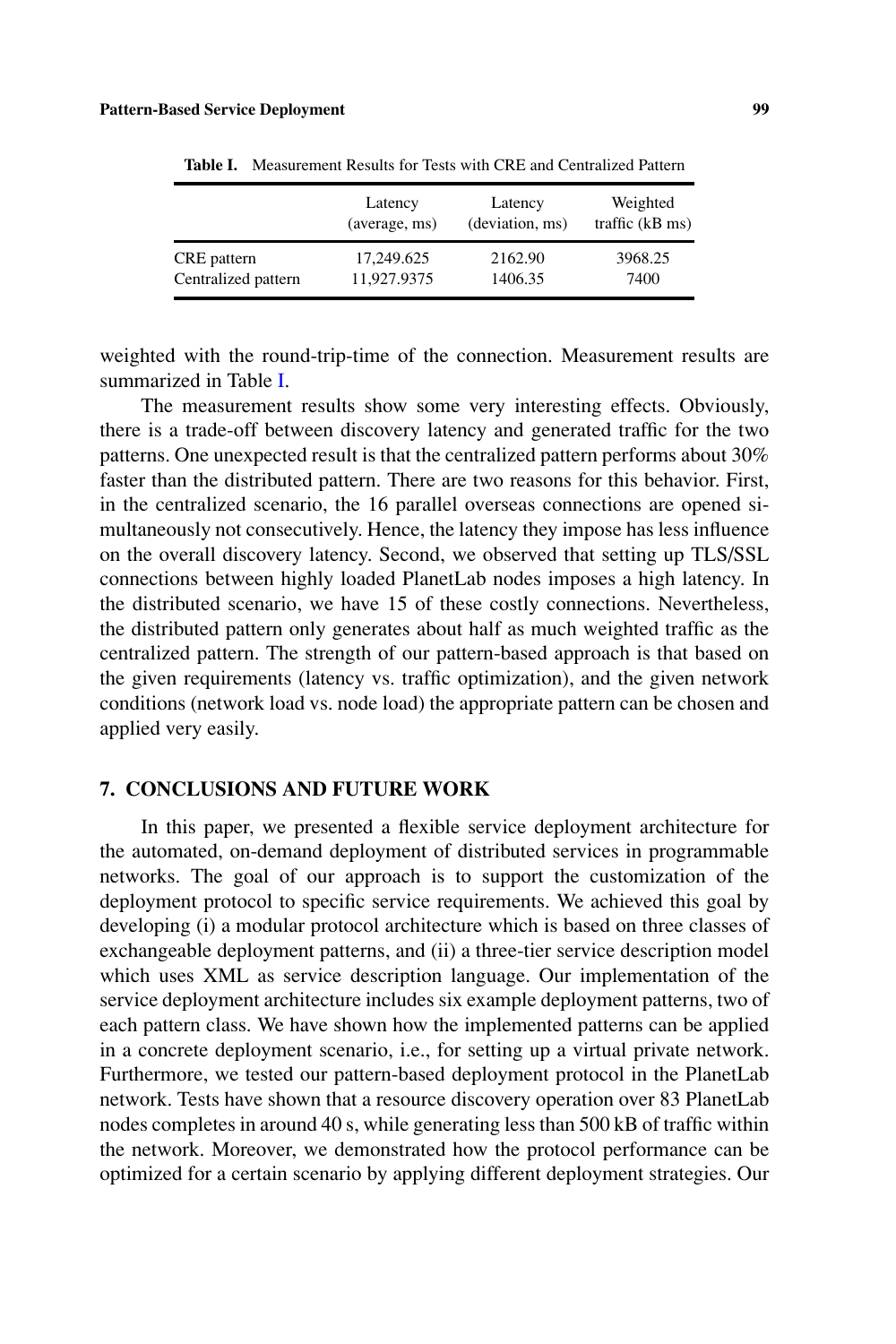pattern-based architecture provides the necessary flexibility to easily customize deployment protocols to the given network and node conditions. Further work will be to investigate into dynamic approaches for generating the required overlay structure, and to extend the basic set of implemented deployment patterns.

## **REFERENCES**

- 1. R. Haas, P. Droz, and B. Stiller, Distributed service deployment over programmable networks, in *DSOM 2001*, Nancy, France, 2001.
- <span id="page-20-0"></span>2. R. Keller and B. Plattner, Self-configuring active services for programmable networks, in Proceedings of the *Fifth Annual International Working Conference on Active Networks* (IWAN 2003), Kyoto, Japan, December 2003.
- <span id="page-20-1"></span>3. D. Oppenheimer, J. Albrecht, D. Patterson, and A. Vahdat, Scalable wide-area resource discovery, *UC Berkeley Technical Report UCB//CSD-04-13342004*.
- <span id="page-20-2"></span>4. A. Bavier, M. Bowman, B. Chun, D. Culler, S. Karlin, S. Muir, L. Peterson, T. Roscoe, T. Spalink, and M. Wawrzoniak, Operating system support for planetary-scale services, in Proceedings of the *First Symposium on Network Systems Design and Implementation* (NSDI), March 2004.
- <span id="page-20-3"></span>5. M. Bossardt, T. Egawa, H. Otsuki, and B. Plattner, Integrated service deployment for active networks, in Proceedings of the *Fourth Annual International Working Conference on Active Networks*, IWAN, number 2546 in Lecture Notes in Computer Science, Zurich, Switzerland, December 2003. Springer Verlag, Berlin.
- <span id="page-20-4"></span>6. K.-S. Lim and R. Stadler, Developing pattern-based management programs, in Proceedings of 4th *IFIP/IEEE International Conference on Management of Multimedia Networks and Services* (MMNS 2001), Chicago, USA, 2001.
- <span id="page-20-5"></span>7. K.-S. Lim and R. Stadler, A navigation pattern for scalable Internet management, in Proceedings of the *IFIP/IEEE International Symposium on Integrated Network Management* (IM'Ol), Seattle, USA, May 2001.
- <span id="page-20-6"></span>8. M. Bossardt, A. Muhlemann, R. Ziircher, and B. Plattner, Pattern based service deployment for active networks, in Proceedings of the *Second International Workshop on Active Network Technologies and Application* (ANTA 2003), Osaka, Japan, May 2003.
- <span id="page-20-7"></span>9. M. Bossardt, R. Hoog Antink, A. Moser, and B. Plattner, Chameleon: Realizing automatic service composition for extensible active routers, in Proceedings of the *Fifth Annual International Working Conference on Active Networks* (IWAN 2003), Kyoto, Japan, Lecture Notes in Computer Science, Springer Verlag, Berlin, December 2003.
- <span id="page-20-8"></span>10. D. Brauckhoff, Patterns for service deployment in programmable networks, *Master's thesis*, ETH Zurich, 2004.
- <span id="page-20-10"></span><span id="page-20-9"></span>11. N. Spring, D. Wetherall, and T. Anderson, Scriptroute: A public Internet measurement facility, in Proceedings of the *USENEX Symposium on Internet Technologies and Systems* (USITS), 2003.

**Daniela Brauckhoff** received a Master of Electrical Engineering from the Technical University of Berlin in 2004. During her master thesis at the Swiss Federal Institute of Technology Zurich (ETH), she worked on pattern-based service deployment. Early in 2005, she started her PhD at ETH Zurich, where she is working on a European research project on distributed monitoring.

**Matthias Bossardt** received a Master of Electrical Engineering from the Swiss Federal Institute of Technology, Lausanne (EPFL) in 1998 and was awarded